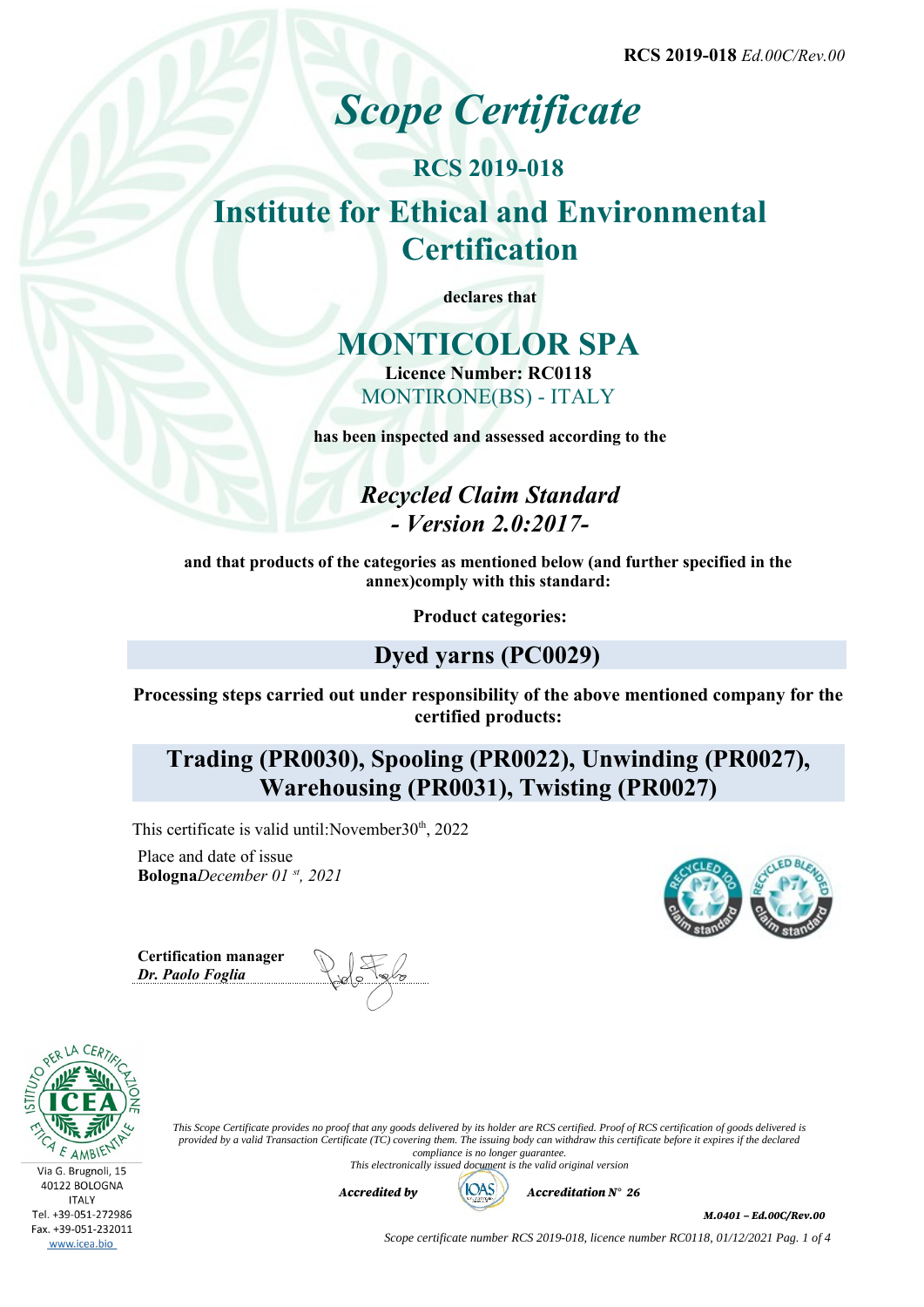**RCS 2019-018** *Ed.00C/Rev.00*

### *Certified entity:* **MONTICOLOR SPA**

**Recycled Claim Standard**

#### **Annex to certificate no.: RCS 2019-018**

In specific the certificate covers the following products:

| <b>Products</b>     |                                                                                                                                                 | <b>Material Composition</b>                                                                                        |                                                | Label grade |
|---------------------|-------------------------------------------------------------------------------------------------------------------------------------------------|--------------------------------------------------------------------------------------------------------------------|------------------------------------------------|-------------|
| Category            | Product details                                                                                                                                 | Fibre                                                                                                              | $\%$                                           |             |
| Dyed yarns (PC0029) | Carded yarns (Single yarn<br>PD0067)                                                                                                            | Cashmere $(RM0025)*$<br>(Post-consumer)<br>Cotton (RM0102)                                                         | 10<br>90                                       | RCS blended |
| Dyed yarns (PC0029) | Carded yarns (Twisted yarns<br>PD0067)                                                                                                          | Cashmere $(RM0025)*$<br>(Post-consumer)<br>Cotton (RM0102)                                                         | 95                                             | RCS blended |
| Dyed yarns (PC0029) | Carded yarns (Twisted yarns<br>PD0067) [Filati greggi e tinti<br>in mischia cotone biologico.<br>viscosa, cotone, cashmere<br>riciclato e seta] | Cotton (RM0102)<br>Viscose (RM0238)<br>Cotton (RM0102)<br>Cashmere $(RM0025)*$<br>(Post-consumer)<br>Silk (RM0065) | 45<br>37<br>10<br>5<br>$\overline{\mathbf{3}}$ | RCS blended |

\* from recycled material

Place and date of issue **Bologna***December 01 st, 2021*



**Certification manager** *Dr. Paolo Foglia*